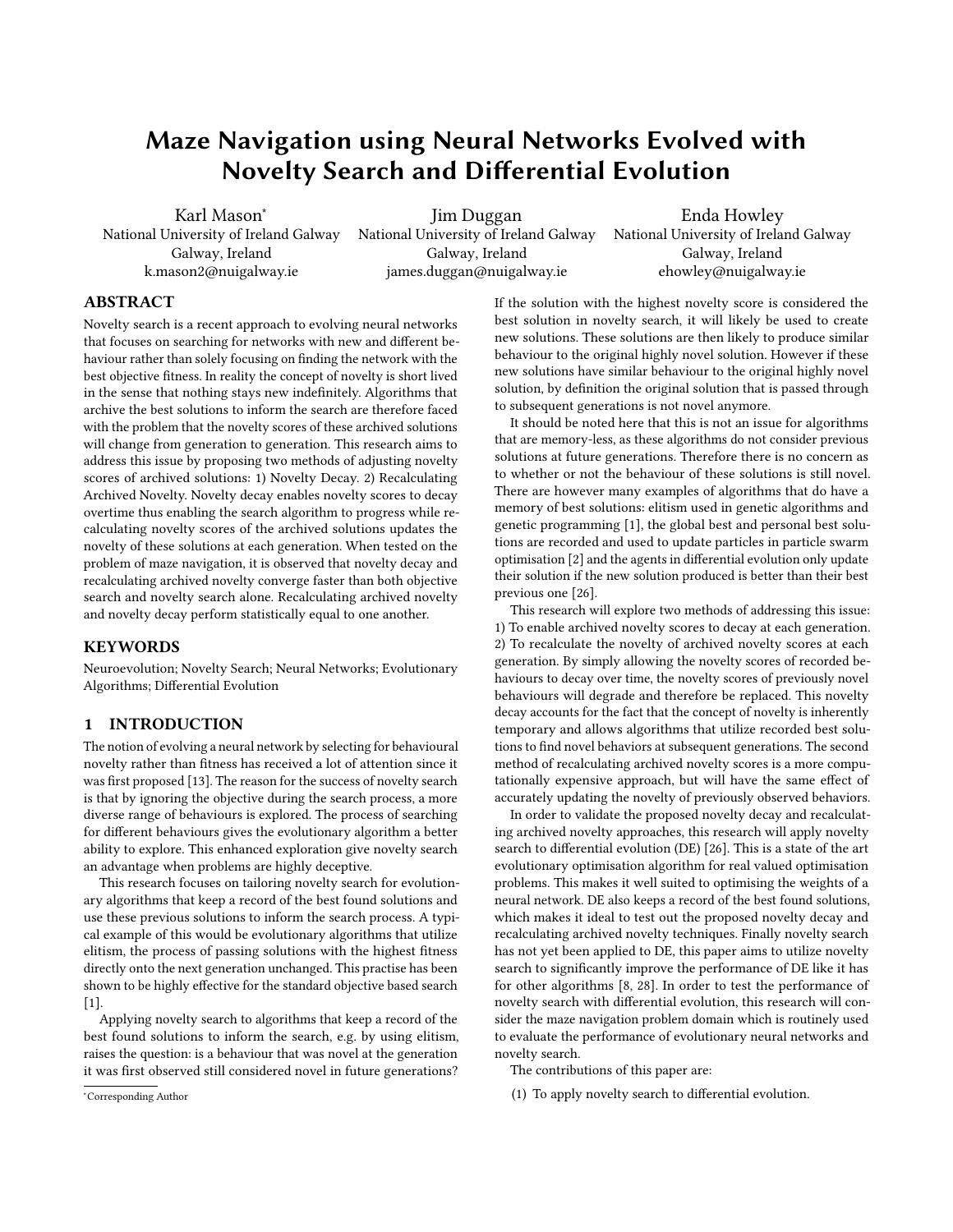(2) The evaluation of two techniques, novelty decay and recalculating archived novelty, to better facilitate the application of novelty search to algorithms with a memory of the best found solutions.

# 2 BACKGROUND

This section will give brief overview of the areas of: novelty search, neuroevolution and differential evolution.

#### 2.1 Novelty Search

Traditionally in machine learning and optimisation, a solution is judged based on its ability to satisfy an objective. This measure of quality, or fitness, is also what is used to inform and guide the algorithm in its search for better solutions. Novelty search on the other hand, uses the novelty or uniqueness of a solution or behaviour as a means to guide the search process. Novelty search was first proposed by Lehman and Stanley in 2011 [\[13\]](#page-5-0). It has since had many successful applications including: controlling underwater soft robots [\[4\]](#page-5-4), airfoil design [\[23\]](#page-6-2), classification [\[21\]](#page-6-3) and computer games [\[15\]](#page-5-5).

Novelty can be defined as how different a behaviour is with respect to other behaviours. Equation [1](#page-1-0) shows how novelty is calculated in novelty search. Where nov is the novelty score given to the current behaviour x, k is the number of nearest neighbours and  $\mu_i$  is the behaviour observed by the  $i^{th}$  nearest neighbour.

<span id="page-1-0"></span>
$$
nov(x) = \frac{1}{k} \sum_{i=0}^{k} dist(x, \mu_i)
$$
 (1)

For the maze problem domain considered in this research, the distance measure between two behaviours is the Euclidean distance between the final positions of the robot for each behaviour. There have been other proposed measures of behavioural distance, e.g. hamming distance, normalized compression distance, entropy, etc [\[6,](#page-5-6) [10\]](#page-5-7). This paper will utilize the Euclidean distance, as it is the natural choice for the maze problem domain.

This research will implement the normalized novelty score proposed by Cuccu and Gomez as it is a more general measure of novelty at each generation [\[5\]](#page-5-8). This normalized novelty is calculated using Equation [2.](#page-1-1)

<span id="page-1-1"></span>
$$
\overline{nov}(x) = \frac{nov(x) - nov_{min}}{nov_{max} - nov_{min}} \tag{2}
$$

A sample of some of the current research in novelty search include combining novelty search with deep neural networks to identify interesting differences in images [\[22\]](#page-6-4), applying novelty search to deep reinforcement learning [\[3\]](#page-5-9) and applying novelty search to cooperative coevolutionary algorithms [\[9\]](#page-5-10).

# 2.2 Neuroevolution

A simple definition of neuroevolution would be the use evolutionary algorithms to search for the optimal neural network configuration to approximate some function [\[29\]](#page-6-5). Neuroevolution algorithms have a wide range of applications including Atari games [\[27\]](#page-6-6), pattern recognition [\[11\]](#page-5-11) and robotics [\[12\]](#page-5-12).

Neuroevolution methods generally consist of a population of network configuration. The population of networks iteratively improves over time as a result of the application of evolutionary operators, i.e. selection, crossover, mutation, etc. In neuroevolution, aspects of the neural network design are encoded into genotype. These typically contain network information such as synaptic weight values, number of neurons, connectivity, etc. These network traits form the genotype. These genotypes are evolved over a series of generations. The phenotype is the expression of the genotype. In neuroevolution, the phenotype is the actual neural network.

## 2.3 Differential Evolution

The Differential Evolution (DE) algorithm is an evolutionary optimisation algorithm [\[26\]](#page-6-0). Differential evolution has been successfully applied to evolve neural networks for many different problems, including: control [\[17\]](#page-6-7), tire contact prediction [\[7\]](#page-5-13), power generation [\[16,](#page-5-14) [19\]](#page-6-8), air conditioning load forecasting [\[14\]](#page-5-15), CPU forecasting [\[20\]](#page-6-9) and wind power forecasting [\[18\]](#page-6-10). The algorithm uses the principles of evolutionary computing to solve global real valued optimisation problems. The algorithm creates N agents with random solutions to the optimisation problem. At each generation, each agent selects three other distinct agents A, B and C. For each dimension i of the problem, if  $rand[0, 1] < CR$  or  $i = indexR$  the new solution variable  $y_i = a_i + F \times (b_i - c_i)$  otherwise  $y_i = x_i$ . Where CR is the crossover rate, D is the number of dimensions, R is a random index ∈ D, F is the differential weight,  $\vec{x}$  and  $\vec{y}$  are the current and new solutions of the current agent and  $\vec{a}, \vec{b}$  and  $\vec{c}$  are the current solutions of agents A, B and C. If the fitness of the new solution  $\vec{y}$ is better than the previous solution  $\vec{x}$ ,  $\vec{y}$  replaces  $\vec{x}$ . This is repeated until a predetermined number of evaluations has been completed.

One of the contributions of this research is the application of novelty search to differential evolution. Novelty search has already been successfully applied to many other algorithms such as particle swarm optimisation [\[8\]](#page-5-3) and grammatical evolution [\[28\]](#page-6-1). It is hypothesized that differential evolution can also be enhanced by combining it with novelty search. There are currently no examples of this in the literature.

# 3 NOVELTY DECAY AND RECALCULATING ARCHIVED NOVELTY

The fundamental driving force behind novelty search is that the most novel behaviours survive and move onto the next generation rather than the fittest. This has been shown to be an effective strategy [\[13\]](#page-5-0).

This research builds on this philosophy by introducing the idea of novelty decay, i.e. enabling novelty scores to degrade as generations pass. Novelty decay accounts for the fact that the concept of novelty itself is a temporary phenomenon. What is meant by this is that something that is "new" now will not remain new indefinitely. Many algorithms keep a record of the best solutions or behaviours in order to inform their search. For example genetic algorithms use elitism and differential evolution uses the agent's position to keep a record of the best solutions and aid the search process. For novelty search, the best solutions are those with the highest novelty score.

Novelty search is commonly applied to the NEAT algorithm [\[25\]](#page-6-11). Novelty search with novelty decay may not be appropriate for the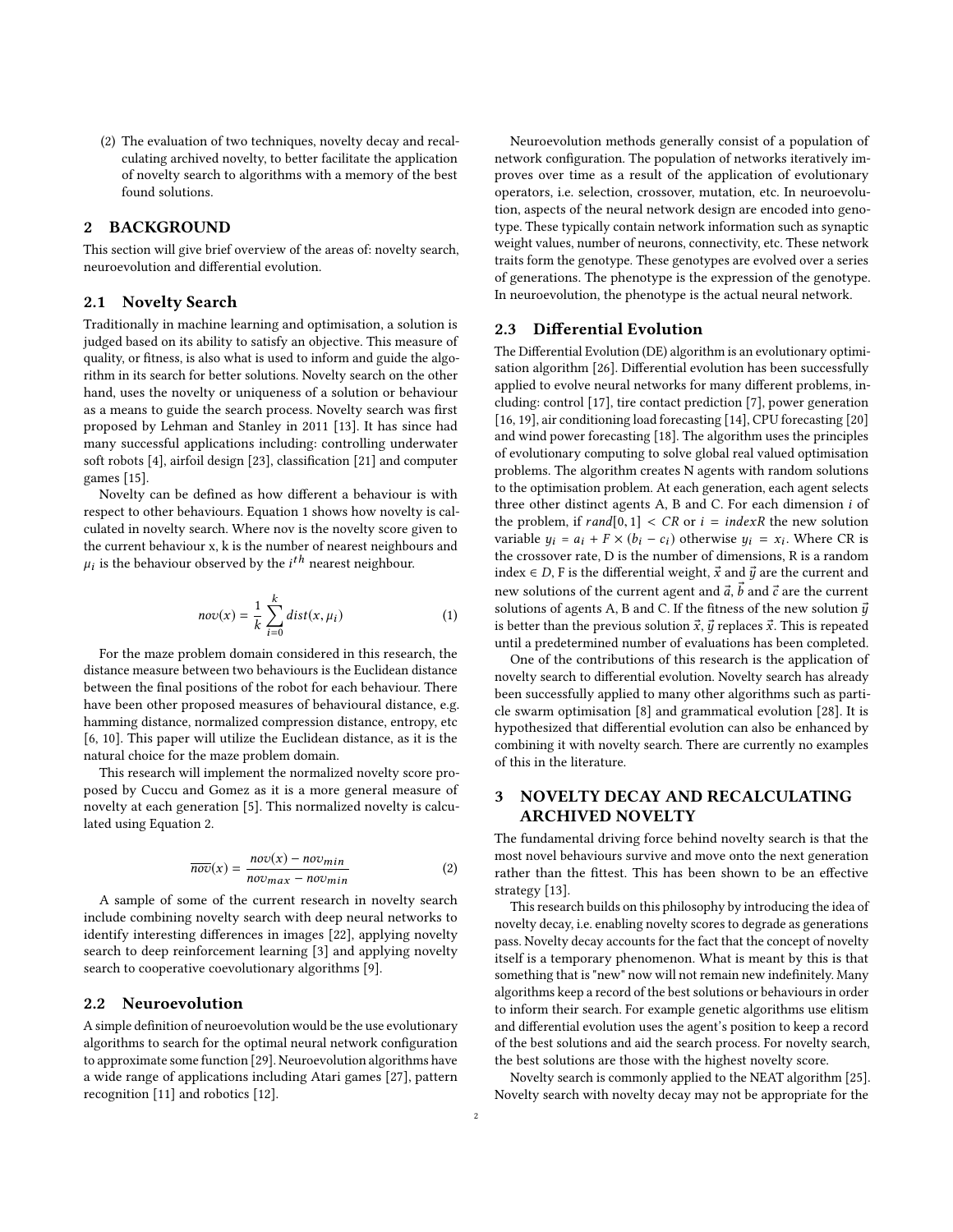NEAT algorithm however. This is because novelty decay relies on an algorithm keeping a record of the best (most novel) solutions. The original implementation of NEAT does not use elitism as the entire population is replaced by the offspring in the next generation. This is partly why differential evolution was selected to evolve the network weights in this research. DE only replaces the current solutions if they are improved upon. This means that network configurations can be remembered by the DE for many generations if the new solutions do not improve upon the existing solutions. The DE algorithm was also selected because as previously stated, it is a state of the art evolutionary algorithm and there are no examples in the literature applying novelty search to DE.

At each generation of the DE algorithm, each agent generates a new solution (detailed in the previous section). If this solution is more novel than the agent's current solution, the current solution is replaced. Consider however the situation where an agent discovers a very novel (but still sub optimal) behaviour. This solution will have a very high novelty score. This will cause the algorithm to produce new solutions based on this solution with high novelty. This high novelty score creates a problem however when calculated using Equation [1.](#page-1-0) If the original behaviour has an exceptionally high novelty score, new solutions in subsequent generations with behaviours that have high novelty but not as high as the original behaviour will be ignored as they are not as high as the original behaviour. This is problematic as the algorithm will not consider these the new behaviours. This can be mitigated to some extent by utilizing the normalized novelty score in Equation [2.](#page-1-1) This places an upper bound on the novelty score so that the maximum novelty score is 1. This normalized novelty score does not fix this problem however as the DE agents will still face the issue of finding novel solutions with a normalized novelty score of 1 that do not improve upon their previous novelty score of 1 and are therefore discarded.

It is this problem that motivates novelty decay. Novelty decay is applied to DE by introducing a  $\delta$  value that is applied to the novelty scores from the previous generation. This is described in Equation [3.](#page-2-0)

<span id="page-2-0"></span>
$$
\overline{nov}(x)_t = \overline{nov}(x)_{t-1} \times \delta \tag{3}
$$

By enabling the novelty scores to decay over time, the DE algorithm acknowledges that behaviours that were novel in previous generations are not necessarily novel in the future. This novelty  $\delta$ value stops the algorithm from stagnating on previous novel solutions that were novel in the generation they were first observed but not in subsequent generations. The advantage of novelty decay is that it is computationally cheap and straightforward to implement.

The second method that will be evaluated as a means of addressing the problem of changing archived novelty is the Recalculating Archived Novelty scores (RAN) method. This method simply involves recalculating the novelty scores of all archived behaviors at each generation to check if they are still novel. This method has the advantage of ensuring that novel behaviours will remain in the archive if they remain novel in subsequent generations. The disadvantage of this approach is that it is more computationally expensive. In the case of evolving a neural network with differential evolution, this will result in doubling the number of novelty score calculations.

Novelty search was first proposed and evaluated using a maze environment. The evolutionary neural network must learn to navigate its way through a maze to a target location in a finite number of steps. The nature of the maze environment also lends itself to calculating behavioural novelty, i.e. the coordinates of the robot within the maze. For these reasons, the maze environment seems like a natural choice of problem to test the proposed novelty decay.

#### 4.1 Problem Mazes

In order to validate the proposed novelty decay approach, two mazes will be considered in this paper. Figures [1](#page-2-1) and [2](#page-3-0) illustrate the normal and hard maze design respectively. The normal maze is more straightforward. The robot's evolved network must navigate from its starting point in the north west corner of the map to the target location in the south east corner of the map. There are various dead ends along the way that the robot must navigate however the robot for the most part is moving in a south easterly direction while meandering around the maze boundaries. The hard map is much more deceptive. The robot is initialized in the south west corner of the map and must navigate to the north west corner of the map where its target is located. As Figure [2](#page-3-0) shows however, the robot must first head to the south east corner of the map where there is a narrow opening and then to the north east corner of the map where it can pass through to the target location. The robot must move in a direction away from the target location at many points in the maze in order to finally make it to the target. These maps are similar to those previously used to test real-time NEAT [\[24\]](#page-6-12) and novelty search [\[13\]](#page-5-0).

<span id="page-2-1"></span>

Figure 1: Normal Problem Maze. The robot must navigate its way from the north west of the map to the south east.

## 4.2 Maze Navigation

The simulated robot is equipped with a number of sensors in order to detect its environment. Figure [3](#page-3-1) illustrates these sensors in relation to the robot. These include 6 rangefinder sensors facing: straight ahead, behind, left, right and also diagonally to the front left and right. The purpose of these rangefinders is to detect how far away the robot is from the maze boundaries. The robot also has a pie-slice radar sensor. This allows the robot to orientate its self in relation to the target. One of the 4 radar sensors will activate if the target falls within its detection region, thus telling the robot if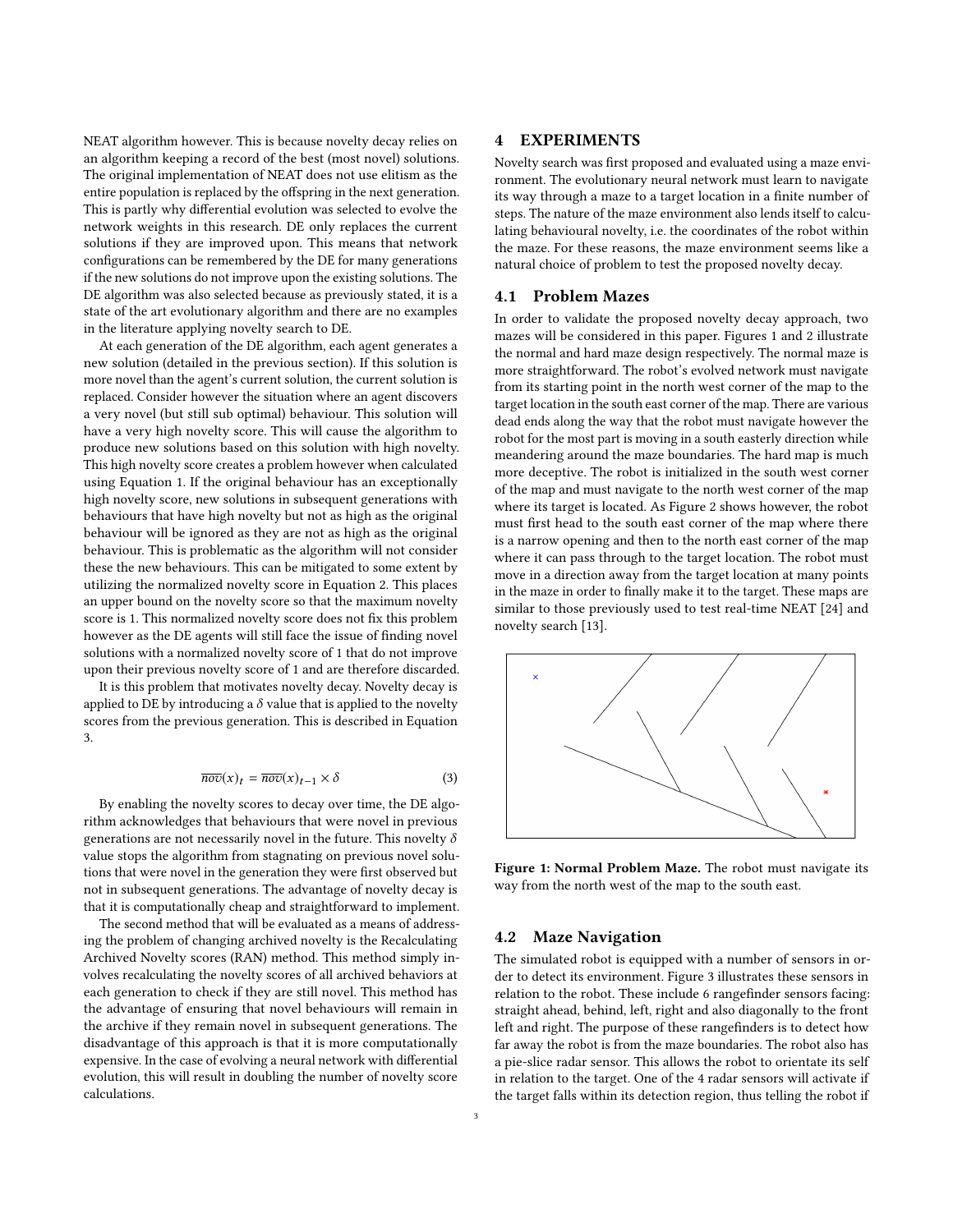<span id="page-3-0"></span>

Figure 2: Hard Problem Maze. The robot must navigate its way from the south west of the map to the north west.

the target is to the left, in front, etc. Figure [4](#page-3-2) depicts the network that must be evolved to navigate the maze. It consists of 10 inputs relating to the 6 range finding sensors and the 4 radar sensors. The network has 2 outputs. These correspond to instructions telling the robot to go left/right and forward/backward. It was found that a recurrent network with 2 hidden neurons was sufficient for the robot to navigate the maze. This corresponds to 28 connection weights that must be optimised.

## 4.3 Experimental Settings

The fitness of any given network is simply defined as Euclidean distance between the robot's final position and the target location, which the robot must minimize. The robot is determined to have reached the target if its Euclidean distance to the target is less than a predefined amount. The maximum number of network evaluations is 200,000. The DE parameters are:  $CR = 0.9$ ,  $F = 0.5$  and No. agents  $= 28.$ 

## 5 RESULTS

Novelty search with novelty decay performs significantly better on both maps when compared to novelty search without decay. Table [1](#page-4-0) highlights the average fitness and standard deviation of each  $\delta$  value. This table reveals that novelty search with  $\delta = 0.8$  performs best on the normal map, while novelty search with  $\delta = 0.99$  performs best on the hard map. In terms of statistical significance,  $\delta = 0.8$ is the only statistically better decay value for the normal map (P  $= 0.0079$ ). Other  $\delta$ s have higher average fitness values but are not significantly better. With regards to the hard map, the following δ values perform statistically better than novelty search:  $δ = 0.99$  $(P = 0.0006), \delta = 0.9 (P = 0.0004), \delta = 0.8 (P = 0.0232), \delta = 0.7 (P$ = 0.0054) and  $\delta$  = 0.6 (P = 0.0111). It is observed that many more  $\delta$  values perform statistically better on the hard map than on the

<span id="page-3-1"></span>

Figure 3: Robot Sensors. The robot has 6 rangefinder sensors and 4 radar sensors.

<span id="page-3-2"></span>

Figure 4: Neural Network Configuration. A fully connected recurrent neural network with 10 inputs, 2 hidden neurons and 2 outputs.

normal map. This implies that novelty decay is more effective as the problem difficulty increases.

The fitness function which has the highest fitness on both mazes is the novelty search with recalculated archived novelty (RAN) scores. Similar to novelty decay, RAN performs statistically better than both novelty search alone and objective based search. When comparing RAN with novelty decay, the average target to distance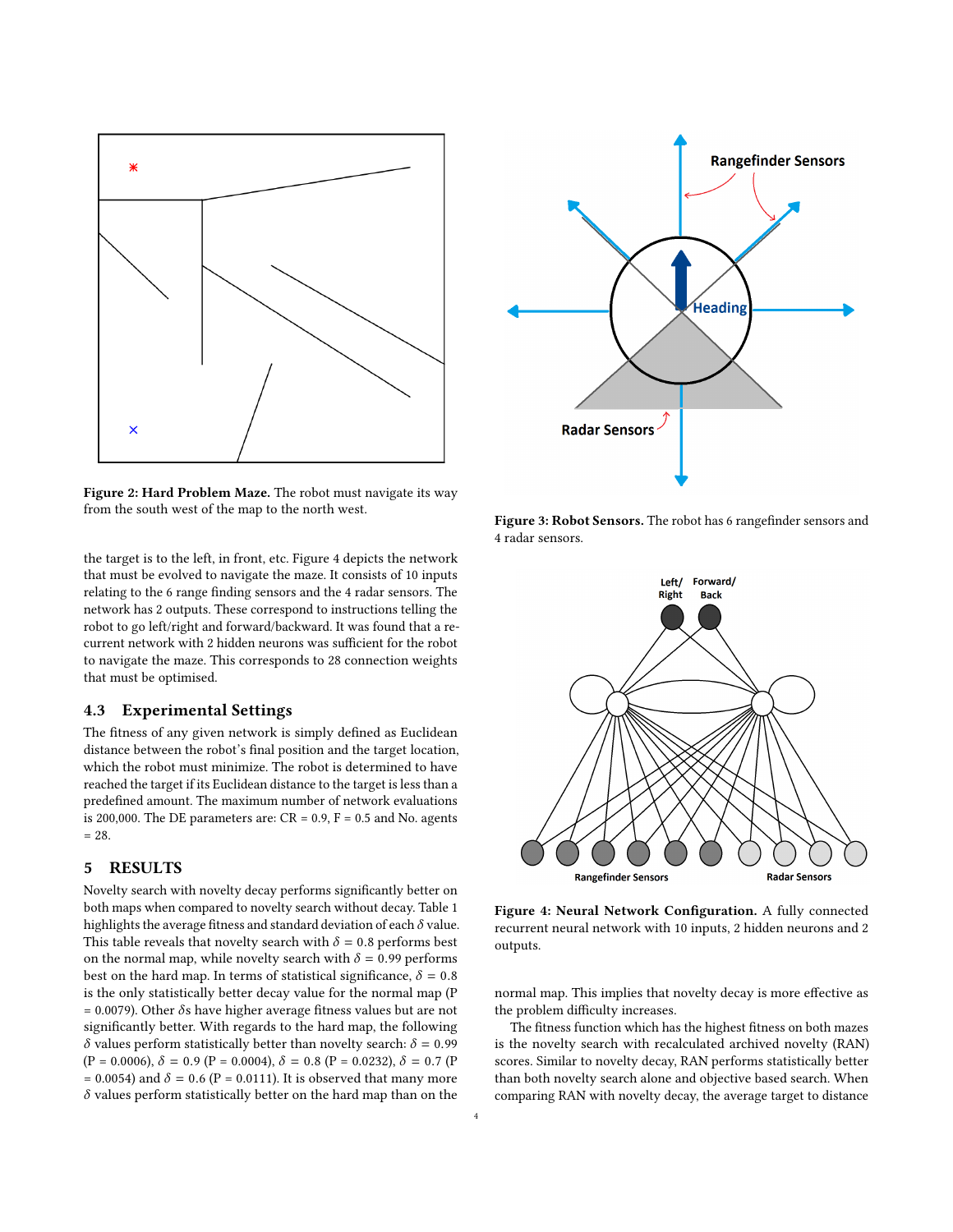achieved by RAN is statistically equal to that of the best performing novelty decay.

<span id="page-4-0"></span>Table 1: Average Target Distance of each Fitness Function

| Fitness         | Normal Map |       | Hard Map |       |
|-----------------|------------|-------|----------|-------|
| Function        | Avg        | StDev | Avg      | StDev |
| Objective       | 0.040      | 0.085 | 0.107    | 0.000 |
| Novelty         | 0.022      | 0.036 | 0.041    | 0.050 |
| <b>RAN</b>      | 0.005      | 0.007 | 0.005    | 0.013 |
| $\delta = 0.99$ | 0.017      | 0.027 | 0.010    | 0.023 |
| $\delta = 0.9$  | 0.020      | 0.053 | 0.011    | 0.009 |
| $\delta = 0.8$  | 0.006      | 0.009 | 0.021    | 0.022 |
| $\delta = 0.7$  | 0.011      | 0.038 | 0.018    | 0.009 |
| $\delta = 0.6$  | 0.028      | 0.064 | 0.019    | 0.019 |
| $\delta = 0.5$  | 0.017      | 0.013 | 0.024    | 0.026 |
| $\delta = 0.2$  | 0.035      | 0.042 | 0.077    | 0.041 |

Figures [5](#page-4-1) and [6](#page-4-2) illustrate the fitness convergence of novelty search, objective search novelty seach with RAN and finally novelty search with the best performing  $\delta$  value as determined from Table [1](#page-4-0) ( $\delta$  = 0.8 and  $\delta$  = 0.99 for normal and hard maps respectively). For both maps it is observed that objective based search converges the slowest, followed by novelty search alone. RAN and novelty decay converge at very similar rates on the normal maze (Figure [5\)](#page-4-1). When comparing convergence on the hard maze (Figure [6\)](#page-4-2), RAN converges faster than novelty decay. Each method converges to a statistically equal distance to target. All variants of novelty search were able to surpass the threshold target distance 0.05 (and therefore complete the maze) for both mazes. Objective based search surpassed the target distance threshold for the normal map but could not escape the cul-de-sac in the more deceptive hard map.

When evaluated on the normal map, novelty search with decay value  $\delta = 0.8$  took 24,967 evaluations on average to reach the target distance while novelty search with RAN took and average of 23,762 evaluations to reach the target. Novelty search alone required 44,352 evaluations, nearly double the amount of problem evaluations to reach the target that novelty decay and RAN required. When tested on the hard map, novelty search with decay value  $\delta = 0.99$  reached the target distance in 54,517 evaluations. Novelty search with RAN required far fewer evaluations than novelty decay, with a target distance achieved after 28,179 evaluations. Both of these methods are significantly faster at achieving the target distance than novelty search alone, which required 138,801 evaluations.

The number of failed runs for each method is highlighted in Table [2.](#page-4-3) This is out of a total number of 40 runs. It can be seen that both novelty search with novelty decay and RAN fail to solve the maze on fewer runs than both novelty search and objective search. This table also demonstrates that there is no single fitness function that doesn't fail at least once.

In general, it is observed that a high  $\delta$  value closer to 1 gives the best performance on both maps. This is to be expected since lower  $\delta$  values shorten the lifetime of novelty scores more. This leads to the algorithm forgetting very novel behaviours too quickly. An insightful way to view the effect that the  $\delta$  value has on the novelty score is to look at the resulting novelty score half life, i.e. how many

<span id="page-4-1"></span>

Figure 5: Normal Maze Convergence.

<span id="page-4-2"></span>

Figure 6: Hard Maze Convergence.

<span id="page-4-3"></span>Table 2: Number of Maze Failures for each Fitness Function

| <b>Fitness</b>  | Normal   | Hard     |
|-----------------|----------|----------|
| Function        | Map      | Map      |
| Objective       | 6        | 40       |
| Novelty         | 4        | 14       |
| <b>RAN</b>      | $\theta$ | 1        |
| $\delta = 0.99$ | 1        | 2        |
| $\delta = 0.9$  | 1        | 0        |
| $\delta = 0.8$  | $\theta$ | 2        |
| $\delta = 0.7$  | 1        | $\theta$ |
| $\delta = 0.6$  | 3        | 2        |
| $\delta = 0.5$  | 1        | 3        |
| $\delta = 0.2$  | 4        | 25       |

generations it takes for half of the novelty score to decay. This is the value  $T_{0.5}$  where  $\delta^{T_{0.5}} = 0.5$ . A  $\delta = 0.99$  gives the novelty score a half life of approximately  $T_{0.5} \approx 69$  generations. While a score a half life of approximately  $T_{0.5} \approx 69$  generations. While a  $\delta$  = 0.8 gives the novelty score a half life of approximately  $T_{0.5} \approx 3$ generations. A  $\delta = 0.99$  gives the novelty score a significantly longer than the half life for the  $\delta = 0.8$  value. The values  $\delta = 0.8$ and  $\delta$  = 0.99 gave the best performance on the normal and hard maps respectively. This is a memory in the order of 20 times shorter for the normal map. This implies that a longer memory is more advantageous for harder maps. This raises the question of what  $\delta$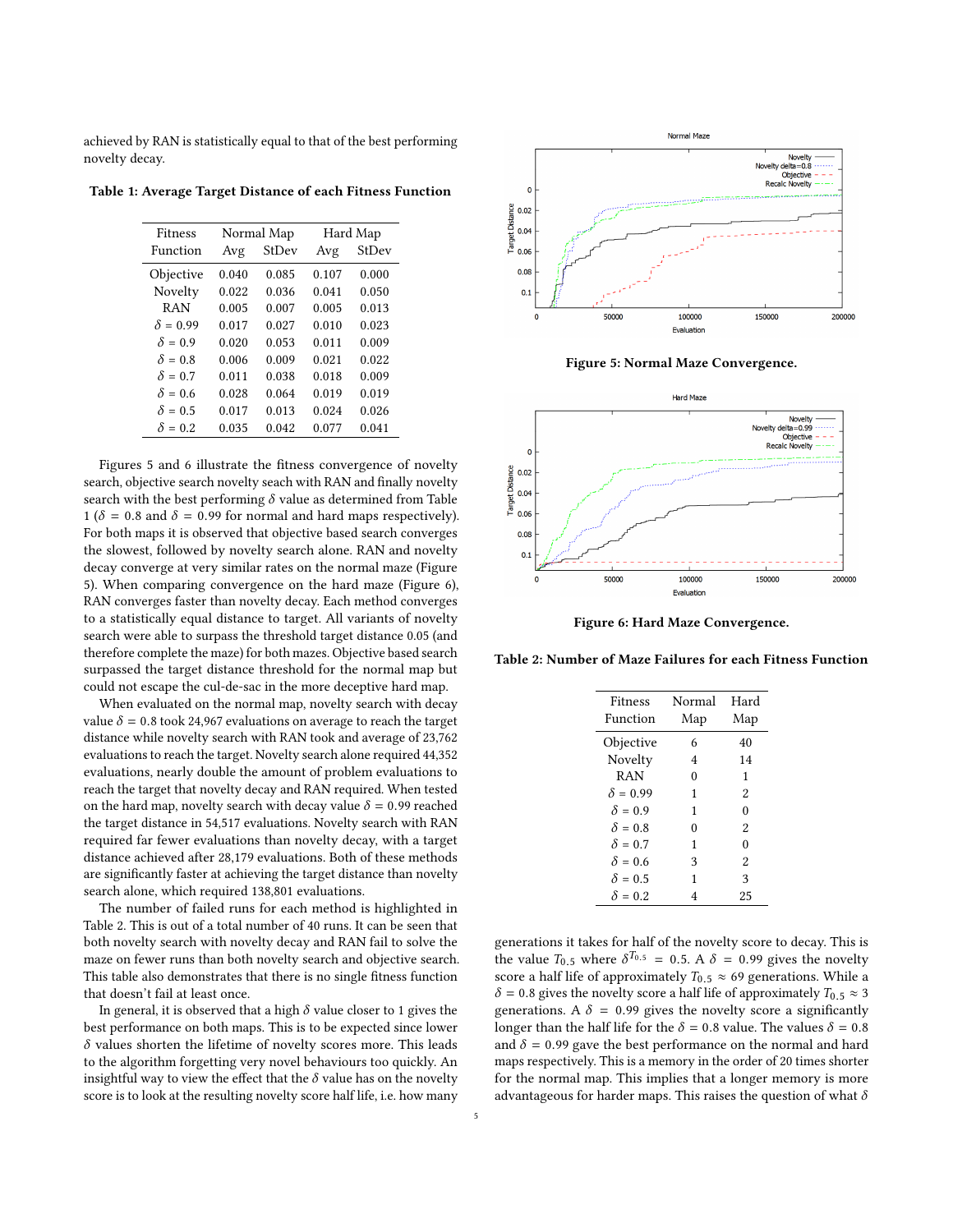value should be selected for problems where the problem difficulty is not known? It is suggested in these cases to select larger  $\delta$  values as these value always result in statistically better or equal performance to standard novelty search, as Tables [1](#page-4-0) and [2](#page-4-3) show.

In terms of the computational cost of the proposed methods, RAN is more expensive than novelty decay. On the normal and hard maze, RAN took on average 71 and 136 seconds respectively to complete each run of 200,000 problem evaluations. Novelty decay required 64 and 118 seconds respectively. Standard novelty search required 62 and 119 seconds respectively while objective based search completed the 200,000 problem evaluations in 56 and 107 seconds respectively. RAN is significantly slower to run than all other fitness functions due to the extra computational cost of recalculating the archived novelty scores. Novelty decay adds no significant additional computational cost when compared to novelty search alone. Objective based search is significantly computationally cheaper than all other methods. As the results presented above demonstrate however, objective based search is significantly worse than all other fitness functions.

This research clearly demonstrates that novelty search is compatible with DE. All variants of novelty search outperform standard objective based DE. The results in this section demonstrate that simply implementing novelty search will improve upon objective based search but does suffer from not updating novelty scores of archived solutions. Both methods proposed to address this issue: novelty decay and recalculating archived novelty, significantly improve upon novelty search alone. Each method has advantages and disadvantages. Novelty decay is computationally cheaper and straightforward to implement while recalculating archived novelty scores converges faster. In terms of final distance to target achieved, these two methods perform statistically equal to one another when evaluated over 40 runs. These results are important as the problem of changing novelty scores for archived solutions would occur for other algorithms that incorporate a memory of previous good solutions to inform the search, by using elitism for example. The methods proposed in this paper would be applicable to other algorithms such as genetic algorithms, grammatical evolution, genetic programming, particle swarm optimisation, etc.

## 6 CONCLUSION

This paper has demonstrated that novelty search can augment the performance of a differential evolution trained neural network. It is demonstrated that simply applying novelty search without updating archived solutions will result in sub optimal performance. Both enabling novelty scores to decay over time and recalculating archived novelty scores at each generation will increase performance. It is observed that problems with different levels of difficulty require different levels of novelty decay for DE to perform optimally. Generally speaking higher  $\delta$  values perform better as they give the system a longer memory. Novelty decay is computationally cheap and straight forward to implement. Recalculating archived novelty scores converges faster but is more computationally expensive. Each provide statistically equal performance.

The contributions of the paper can be summarized as:

- (1) It is demonstrated that the performance of differential evolution is increased by combining it with any novelty search variant.
- (2) Two methods of updating the novelty scores of archived solutions are proposed: novelty decay and recalculating archived novelty. Both of these methods significantly improve upon novelty search alone.

A potential route for future work would be to explore dynamically adjusting the  $\delta$  value during the evolutionary process. Different problems require different  $\delta$  values for novelty decay to perform optimally. It possible that dynamically adjusting the  $\delta$  value, as the network is evolved, to adapt to the problem difficulty would remove the issue of selecting the most effective  $\delta$  value.

It is also hoped to apply the methods proposed in this paper to other algorithms with memory of the best solution such as genetic algorithms, grammatical evolution, genetic programming, particle swarm optimisation, etc.

#### **REFERENCES**

- <span id="page-5-1"></span>[1] Chang Wook Ahn and Rudrapatna S Ramakrishna. 2003. Elitism-based compact genetic algorithms. IEEE Transactions on Evolutionary Computation 7, 4 (2003), 367–385.
- <span id="page-5-2"></span>[2] Daniel Bratton and James Kennedy. 2007. Defining a standard for particle swarm optimization. In Swarm Intelligence Symposium, 2007. SIS 2007. IEEE. IEEE, 120– 127.
- <span id="page-5-9"></span>[3] Edoardo Conti, Vashisht Madhavan, Felipe Petroski Such, Joel Lehman, Kenneth O Stanley, and Jeff Clune. 2017. Improving Exploration in Evolution Strategies for Deep Reinforcement Learning via a Population of Novelty-Seeking Agents. arXiv preprint arXiv:1712.06560 (2017).
- <span id="page-5-4"></span>[4] Francesco Corucci, Marcello Calisti, Helmut Hauser, and Cecilia Laschi. 2015. Evolutionary discovery of self-stabilized dynamic gaits for a soft underwater legged robot. In Advanced Robotics (ICAR), 2015 International Conference on. IEEE, 337–344.
- <span id="page-5-8"></span>[5] Giuseppe Cuccu and Faustino Gomez. 2011. When novelty is not enough. Applications of evolutionary computation (2011), 234–243.
- <span id="page-5-6"></span>[6] Stephane Doncieux and Jean-Baptiste Mouret. 2013. Behavioral diversity with multiple behavioral distances. In Evolutionary Computation (CEC), 2013 IEEE Congress on. IEEE, 1427–1434.
- <span id="page-5-13"></span>[7] Carlos A Duchanoy, Marco A Moreno-Armendáriz, Leopoldo Urbina, Carlos A Cruz-Villar, Hiram Calvo, and J de J Rubio. 2017. A novel recurrent neural network soft sensor via a differential evolution training algorithm for the tire contact patch. Neurocomputing 235 (2017), 71–82.
- <span id="page-5-3"></span>[8] Diana F Galvao, Joel Lehman, and Paulo Urbano. 2015. Novelty-Driven Particle Swarm Optimization. In International Conference on Artificial Evolution (Evolution Artificielle). Springer, 177–190.
- <span id="page-5-10"></span>[9] Jorge Gomes, Pedro Mariano, and Anders Lyhne Christensen. 2017. Noveltydriven cooperative coevolution. Evolutionary computation 25, 2 (2017), 275–307.
- <span id="page-5-7"></span>[10] Faustino J Gomez. 2009. Sustaining diversity using behavioral information distance. In Proceedings of the 11th Annual conference on Genetic and evolutionary computation. ACM, 113–120.
- <span id="page-5-11"></span>[11] Benjamin Inden, Yaochu Jin, Robert Haschke, and Helge Ritter. 2012. Evolving neural fields for problems with large input and output spaces. Neural Networks 28 (2012), 24–39.
- <span id="page-5-12"></span>[12] Matt Knudson and Kagan Tumer. 2011. Adaptive navigation for autonomous robots. Robotics and Autonomous Systems 59, 6 (2011), 410–420.
- <span id="page-5-0"></span>[13] Joel Lehman and Kenneth O Stanley. 2011. Abandoning objectives: Evolution through the search for novelty alone. Evolutionary computation 19, 2 (2011), 189–223.
- <span id="page-5-15"></span>[14] Gwo-Ching Liao. 2014. Hybrid improved differential evolution and wavelet neural network with load forecasting problem of air conditioning. International Journal of Electrical Power & Energy Systems 61 (2014), 673–682.
- <span id="page-5-5"></span>[15] Antonios Liapis, Georgios N Yannakakis, and Julian Togelius. 2013. Enhancements to constrained novelty search: Two-population novelty search for generating game content. In Proceedings of the 15th annual conference on Genetic and evolutionary computation. ACM, 343–350.
- <span id="page-5-14"></span>[16] Karl Mason, Jim Duggan, and Enda Howley. 2017. Evolving multi-objective neural networks using differential evolution for dynamic economic emission dispatch. In Proceedings of the Genetic and Evolutionary Computation Conference Companion. ACM, 1287–1294.